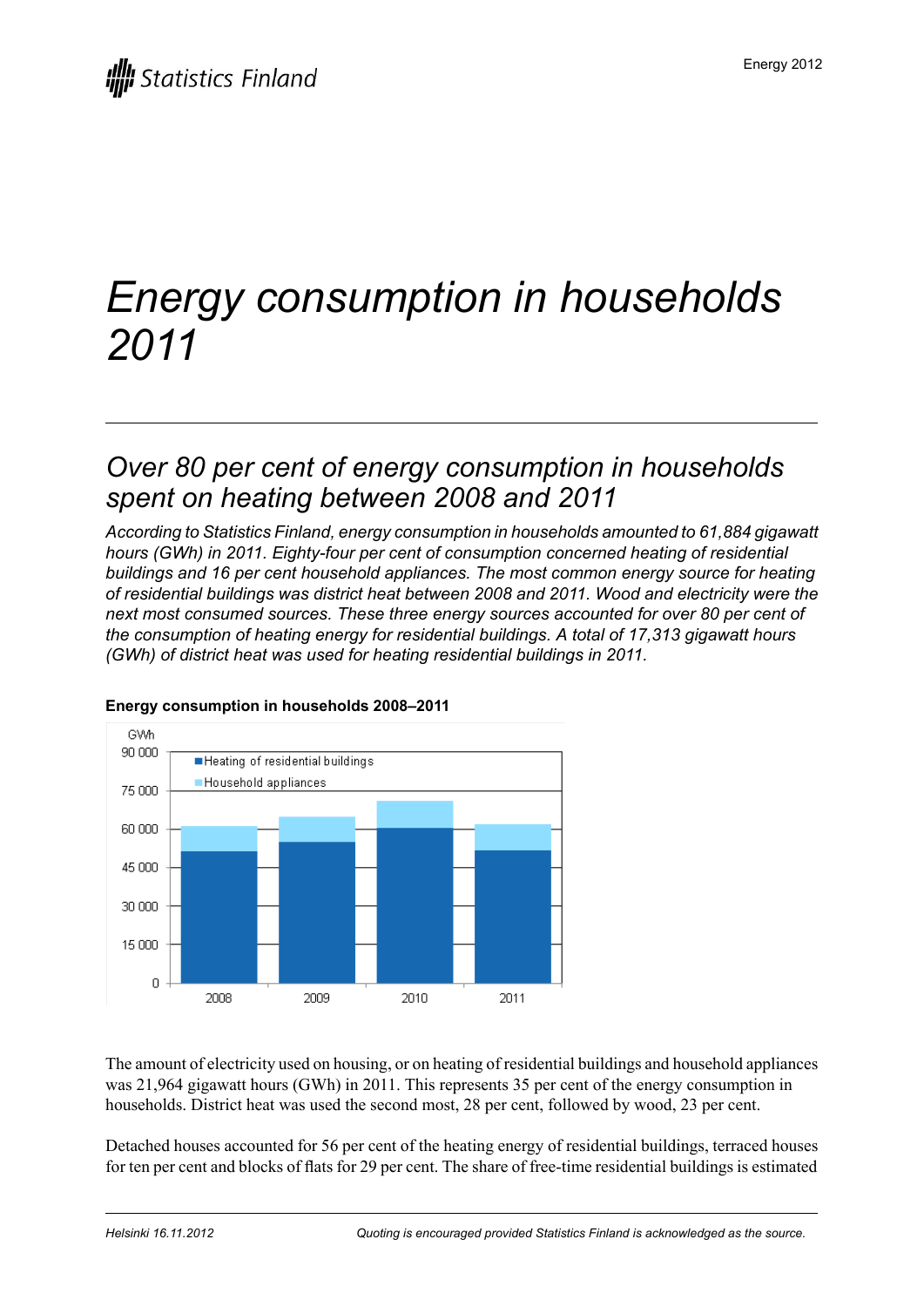to be around five per cent. About 18 per cent of heating energy is estimated to have been spent on heating of domestic water and five per cent on heating of saunas. Detached houses and free-time residential buildings consumed the most wood on heating, while terraced houses and blocks of flats preferred district heat.

Outdoor temperature has an effect on annual need for heating energy. Heating degree day is used to describe changes in that. The year 2011 was warmer than 2010, which, due to the cold first and last parts of the year, wasthe coldest year for a long time. For thisreason, the consumption of heating energy fell by around 14 per cent from 2010. Heating energy of residential buildings comprises the energy of the main heating system and those of other forms of supplementary heating.

In 2011, energy consumption of household appliances was 10,021 gigawatt hours (GWh), which is three per cent less than in 2010. Electricity is mainly used as an energy source for household appliances, and 10,011 gigawatt hours (GWh) of electricity was spent. In addition, 10 gigawatt hours (GWh) of natural gas was used for cooking. Thirty-six per cent of the energy of household appliances is estimated to have been spent on lighting and seven per cent on cooking. The share of other electrical equipment is estimated to be 57 per cent. Other electrical equipment includes refrigeration equipment, washing machines, tumble dryers, televisions and computers with their accessories, lifts and vehicle engine block and interior heating.

With respect to the consumption of heating energy in residential buildings, the statistics are based on Statistics Finland's calculation model where various data sources were utilised. The energy consumption data for household appliances are estimated on the basis of Adato Energia Oy's survey on households' electricity use in 2006.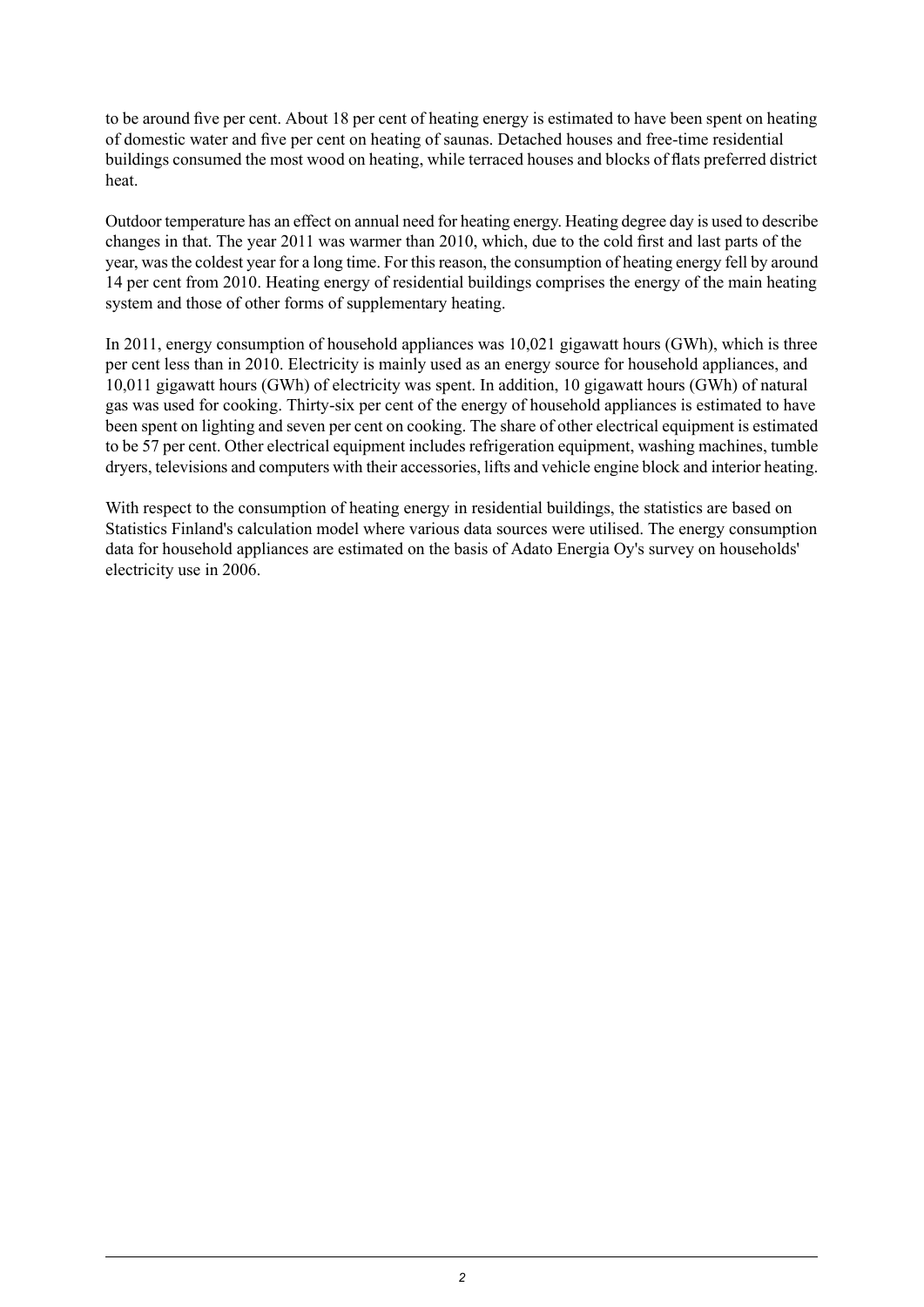# *Contents*

### *Tables*

#### **Appendix tables**

### *Figures*

#### **Appendix figures**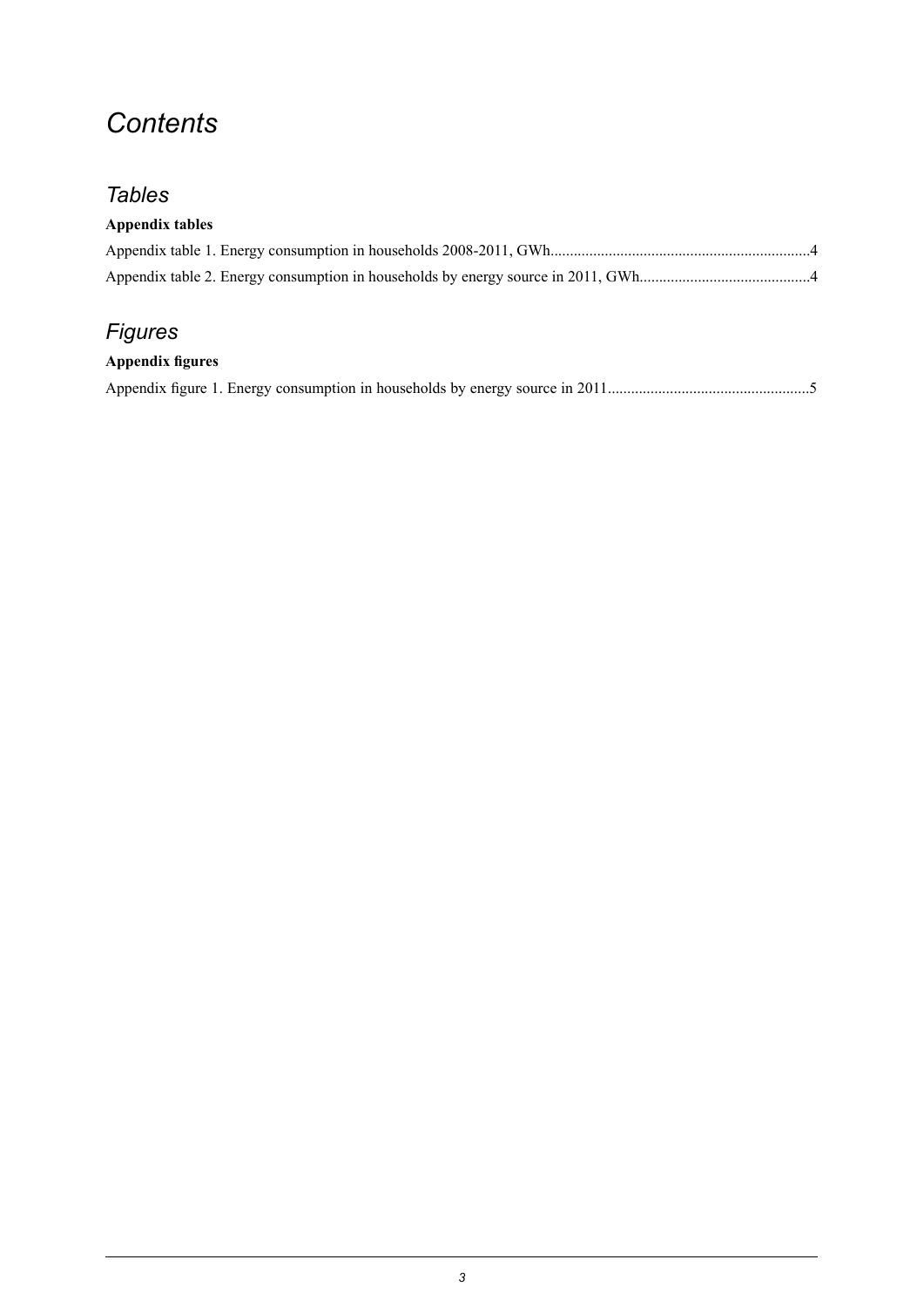## *Appendix tables*

|                                     | 2008   | 2009   | 2010   | 2011   |  |  |  |
|-------------------------------------|--------|--------|--------|--------|--|--|--|
| Heating of residential buildings    | 51,245 | 54,872 | 60,589 | 51,863 |  |  |  |
| Residential buildings proper, total | 48,735 | 52,219 | 57,695 | 49,275 |  |  |  |
| - Detached houses                   | 28,174 | 30,188 | 33,781 | 29,204 |  |  |  |
| - Terraced houses                   | 5,281  | 5,629  | 6,093  | 5,250  |  |  |  |
| - Blocks of flats                   | 15,280 | 16,402 | 17,821 | 14,821 |  |  |  |
| Free-time residential buildings     | 2,510  | 2,653  | 2,894  | 2,588  |  |  |  |
| Household appliances <sup>1)</sup>  | 9,806  | 10,033 | 10,289 | 10,021 |  |  |  |
| - Lighting                          | 3,384  | 3,568  | 3,603  | 3,570  |  |  |  |
| - Cooking                           | 737    | 740    | 746    | 736    |  |  |  |
| - Other electrical equipment        | 5,685  | 5,725  | 5,940  | 5,715  |  |  |  |
| Housing, total                      | 61,051 | 64,905 | 70,878 | 61,884 |  |  |  |
| Of heating of residential buildings |        |        |        |        |  |  |  |
| - Heating of saunas                 | 2,749  | 2,753  | 2,756  | 2,755  |  |  |  |
| - Heating of domestic water         | 9,422  | 9,476  | 9,529  | 9,580  |  |  |  |

#### <span id="page-3-0"></span>**Appendix table 1. Energy consumption in households 2008-2011, GWh**

<span id="page-3-1"></span>1) Apart from electricity consumption, consumption of household appliances includes use of natural gas in cookers.

|                                            | Wood   | Peat | Coal                    | Heavy<br>fuel<br>oil     | Light fuel<br>oil | Natural<br>gas | Ambient District<br>energy <sup>1)</sup> heat |                | $Electricity2$ Total |               |
|--------------------------------------------|--------|------|-------------------------|--------------------------|-------------------|----------------|-----------------------------------------------|----------------|----------------------|---------------|
| Housing, total                             | 14,116 | 98   | $\overline{\mathbf{4}}$ | 87                       | 4,758             | 371            | 3,173                                         | 17,313         |                      | 21,964 61,884 |
| <b>Heating of residential</b><br>buildings | 14,116 | 98   | 4                       | 87                       | 4,758             | 361            | 3,173                                         | 17,313         |                      | 11,953 51,863 |
| Residential buildings<br>proper, total     | 12,442 | 97   | 4                       | 87                       | 4,714             | 360            | 3,062                                         | 17,311         |                      | 11,198 49,275 |
| - Detached houses                          | 12,228 | 91   | 4                       | $\overline{\phantom{m}}$ | 3,699             | 124            | 2,902                                         | 1,764          |                      | 8,392 29,204  |
| - Terraced houses                          | 124    | 1    | $\qquad \qquad$         |                          | 383               | 75             | 149                                           | 2,793          | 1,725                | 5,250         |
| - Bocks of flats                           | 90     | 5    | $\qquad \qquad$         | 87                       | 632               | 161            | 11                                            | 12,754         |                      | 1,081 14,821  |
| Free-time residential<br>buildings         | 1,674  | 1    | 0                       |                          | 44                |                | 111                                           | $\overline{2}$ | 755                  | 2,588         |
| <b>Household appliances</b>                | -      |      | -                       |                          |                   | 10             |                                               |                | 10,011               | 10,021        |
| - Lighting                                 |        |      |                         |                          |                   |                |                                               |                | 3,570                | 3,570         |
| - Cooking                                  |        |      |                         |                          |                   | 10             |                                               |                | 726                  | 736           |
| - Other electrical<br>equipment            |        |      |                         |                          |                   |                |                                               |                | 5,715                | 5,715         |
| Of heating of residential buildings        |        |      |                         |                          |                   |                |                                               |                |                      |               |
| - Heating of saunas                        | 1,778  | —    |                         |                          |                   |                |                                               |                | 977                  | 2,755         |
| - Heating of domestic<br>water             | 470    | 17   | 1                       | 25                       | 1,008             | 73             | 430                                           | 4,906          | 2,650                | 9,580         |

#### **Appendix table 2. Energy consumption in households by energy source in 2011, GWh**

Explanation of symbols:

0 = Magnitude less than half of unit employed

 $-$  = Magnitude zero

1) Ambient energy refers to energy extracted with heat pumps from the environment (ground, air or water) for space heating. Electricity spent by heat pumps in heating and cooling use is included in electricity consumption of heating.

2) Electrical heating of residential buildings includes direct electrical heating, electric storage heating, additional heating and floor heating by electricity, electricity used by heat pumps, heating of domestic water by electricity, electric sauna stoves and electricity consumed by heating systems and heat distribution equipment.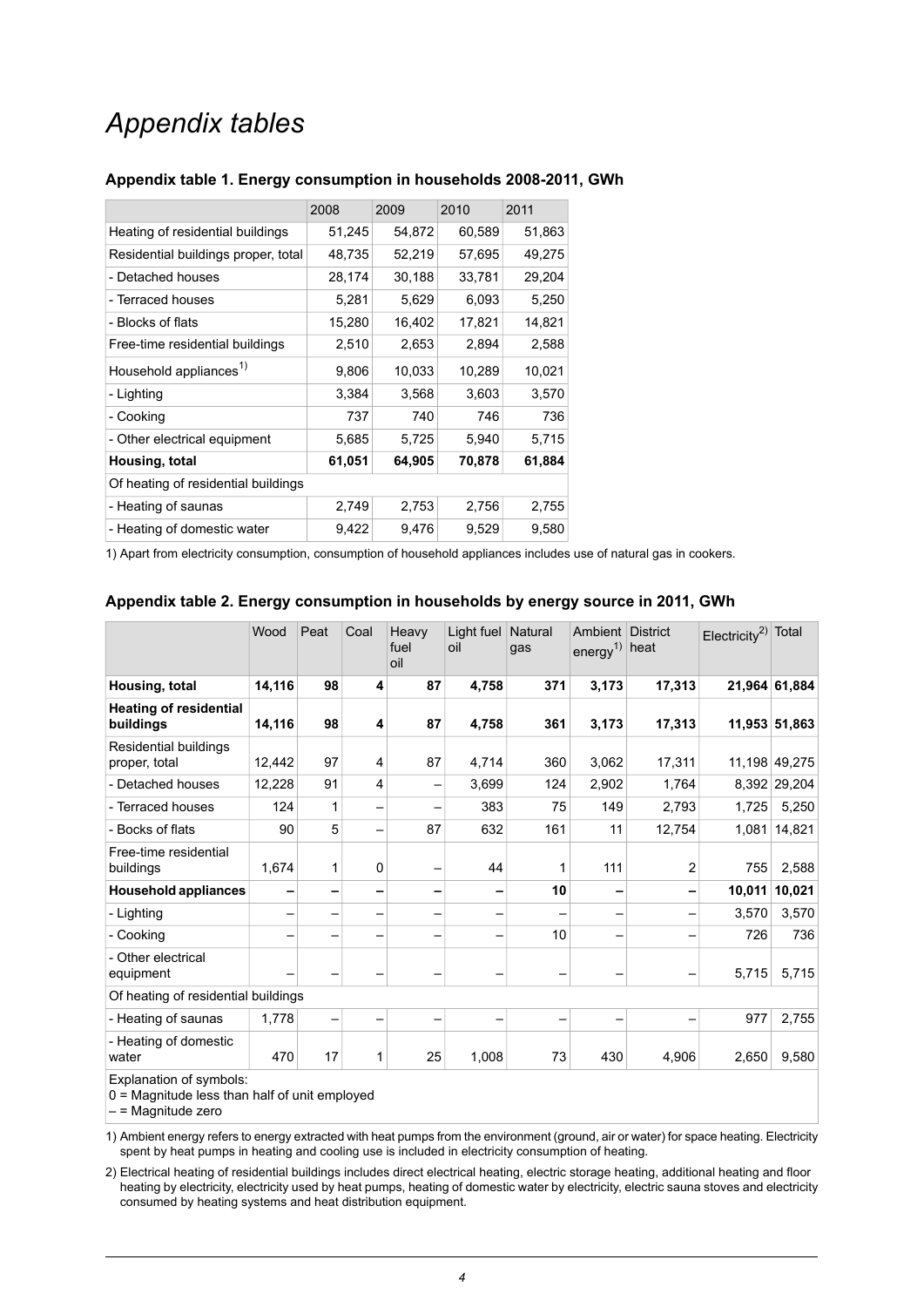# *Appendix figures*



<span id="page-4-0"></span>**Appendix figure 1. Energy consumption in households by energy source in 2011**



Used energy sources 61,884 GWh. The group Others contains the following energy sources: natural gas 0.6 %, peat 0.2 %, heavy fuel oil 0.1 % and coal 0.01 % of energy consumption in households.